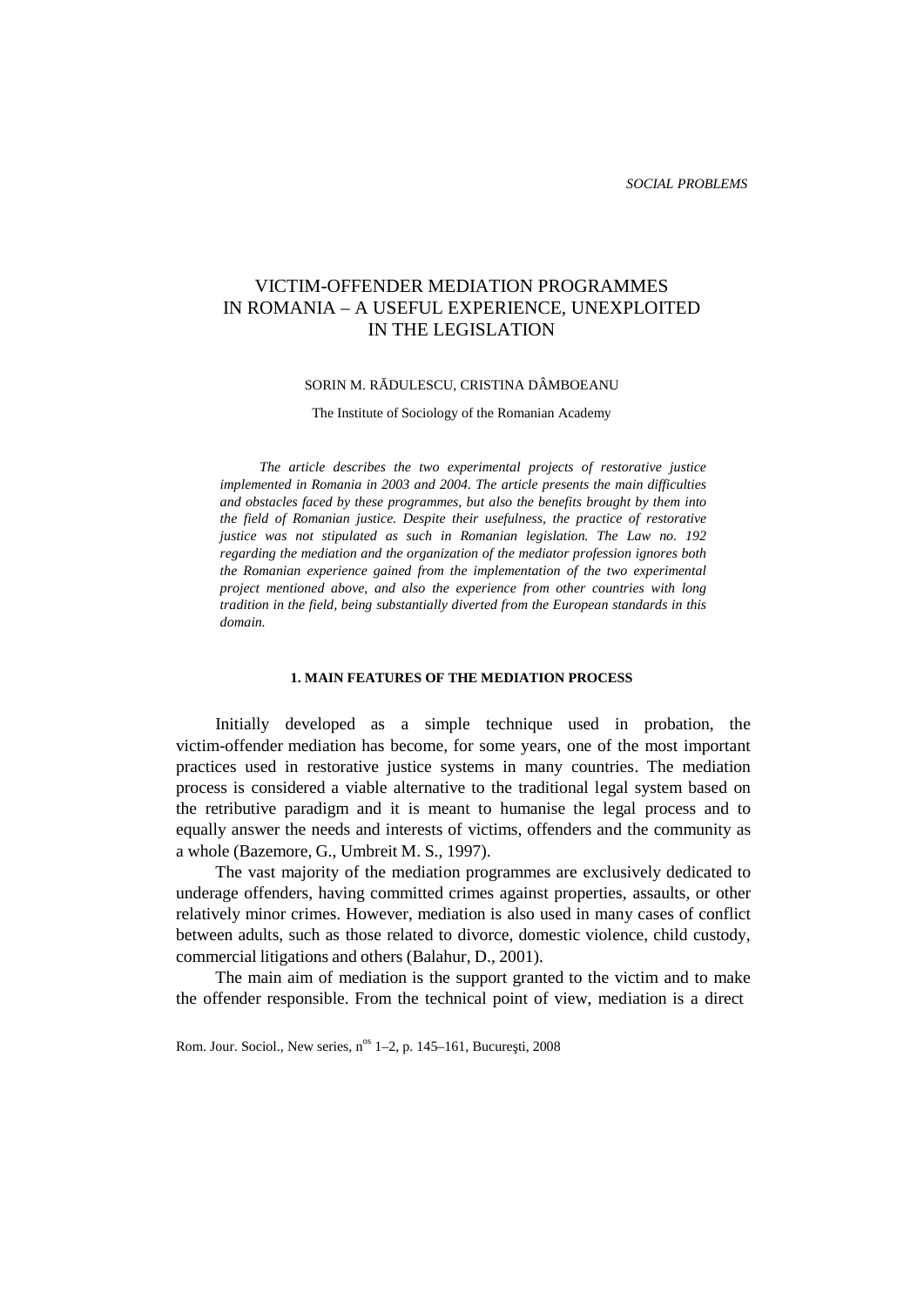meeting, *face-to-face*, between the victim and the offender, in front of a qualified mediator trained to stimulate an agreement between the parties related to the recovery the damages caused by the crime. Experts have shown that more than 95% of mediation meetings end up with signing an agreement regarding the recovery of the damages suffered by the victim (Umbreit, M. S., Greenwood, J., 2000). However, evaluative surveys show the fact that, for victims, more important than the recovery of such damages is meeting their information and emotional needs, as well as the possibility to directly share with the offenders (criminals) their feelings related to the crime (delinquency).

The mediation practice is also known as a *dialogue* between victim-offender, *conference* or *reconciliation* between the two parties. The dialogue between the parties can be witnessed by the members of their families, as well as by representatives of the community. Within this dialogue, victims can directly share with the offender the damages (prejudices) caused by the committed crime, they can get answers to the problems they have, being actively involved in drafting a restoration (repairing) plan making the offender financially responsible for the damages caused by his/her crime (Umbreit, M. S., Greenwood, J., 2000). The victim-offender mediation is generally defined as a process offering the victims of the crime (delinquency) "*the opportunity to meet those having committed the crime (delinquency) in a safe and structured location, for the purpose ofmaking the offenders (defendants) directly responsible and also of offering an important support and compensation to the victim*" (Umbreit, M. S., 2001).

From this point of view, the mediation process is compatible with the fundamental values of the restorative justice, aiming among others at granting priority support to the victims (Balahur, D., forthcoming), at making the offenders responsible and aware of the severity of their deeds, at restoring the community spirit etc.

The data of the assessment surveys on the mediation programmes generally have shown the advantages and the positive effects they have. Thus, they provide underage or young offenders with alternative measures as compared to those existing in the official offender justice system, allowing the functioning of mechanisms where victims get excuses and/or repairs for the suffered damages, leading to the possibility of avoiding charges and sentences of the authorities.

One of the most important advantages of such programmes, the high satisfaction level of victims and the decrease of number of offenders re-committing crimes (save those having committed property crimes) seem to be the most representative (McCold, P., Wachtel, B., 1998). All these advantages are determined by a series of "moderating" variables, which influence both the application method of restorative justice programmes and their results. For instance, the offender's (defendant's) age or the severity of the deed can influence the relapse rate and the victims' satisfaction rate.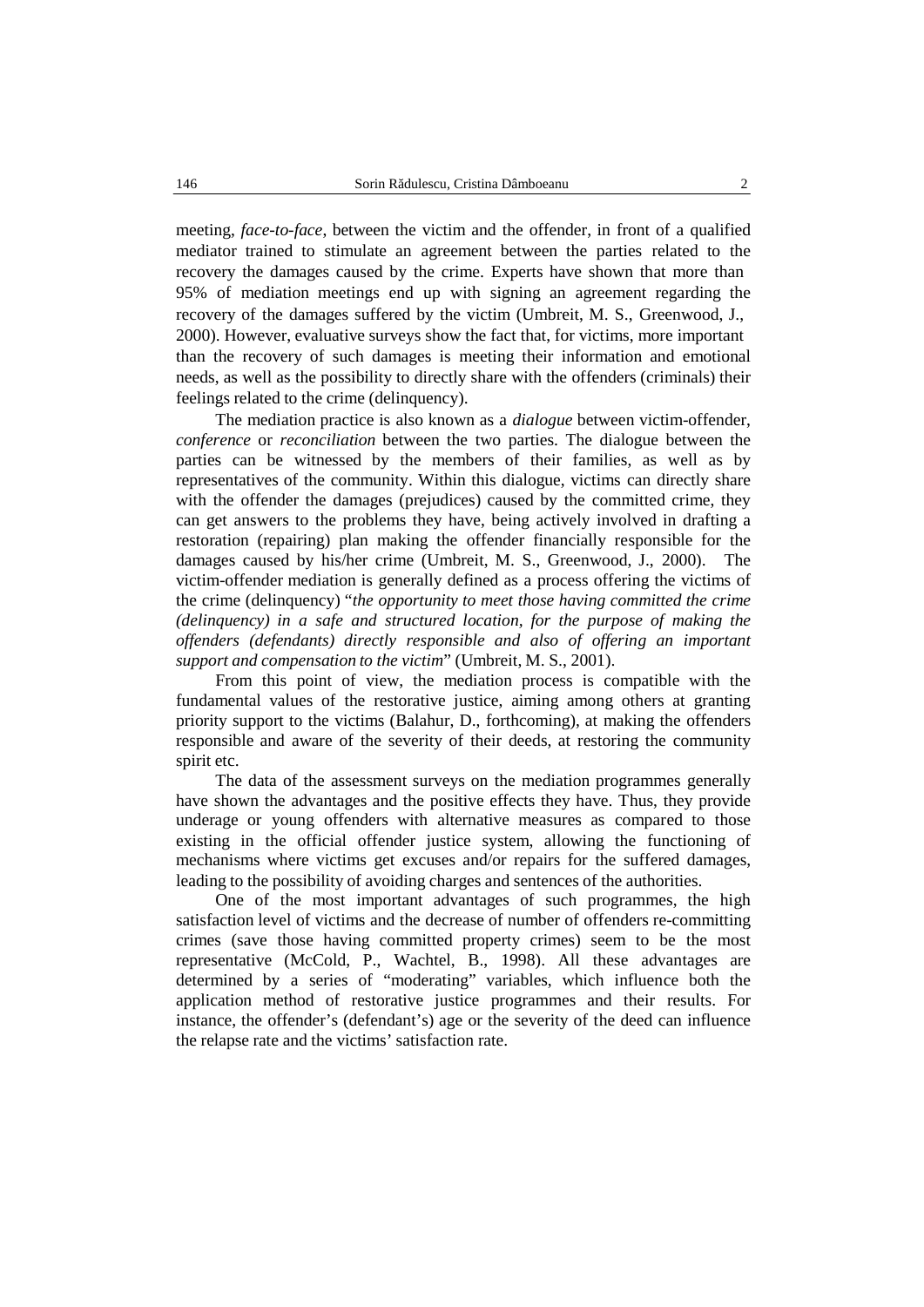### **2. IMPLEMENTATION OF** *VOM* **IN ROMANIA**

#### 2.1. THE FIRST EXPERIMENTAL PROJECT OF RESTORATIVE JUSTICE <sup>∗</sup>

In Romania, pursuant to a British project of implementation of mediation in cases with underage people in conflict with the criminal law, in year 2002 two Restorative Justice Experimental Centres were established in Bucharest and Craiova, whose priority objectives included mediation sessions.

The project, called "Restorative Justice – a possible answer to juvenile delinquency", was carried out during September 2002 – December 2003 and aimed among others at experiencing the principles of restorative justice in Romania, as an alternative strategy to the traditional retributive legal model, and at drafting proposals for approval of an act to regulate the victim-offender mediation activity in cases involving underage offenders.

The two experimental Centres have been organised under the Social Reintegration and Supervision Department within the Ministry of Justice, the "Family and Child Protection" Foundation, the technical assistance and financial support being ensured by the International Development Department of the British Government.

The beneficiaries of the services provided by the two Restorative Justice Centres have been 14–21 year-old underage and young people, from Bucharest and Craiova, having committed crimes for which the criminal case is started after the prior complaint of the injured party, and the parties agreeing to reconcile removed the criminal responsibility; the victims of such deeds and the families of the parties involved in the litigation.

Programme functioning was based on a working methodology, focused with priority on *mediation* (conciliation) between victim-aggressor (offender). For this purpose, the employees of the two Centres carried out the following four types of activities (according to the information available on the website www.cjr.ro):

1. Identification and selection of cases;

2. Psycho-social evaluation of the parties involved in the conflict  $-$  carried out by the social worker, with or without the psychologist, including gathering information on the victim and the offender regarding their family context, school and professional status, health condition within the family, factors encouraging the deed, the attitude towards the deed (towards the victim – for offenders), factors influencing their general behaviour etc.;

 $*$  The information provided under this sub-chapter is taken from the research of R dulescu, M. S., Banciu, D. (2004), *Evaluative Research on Restorative Justice Experimental Programme in Romania*, edited in "*Evaluation of the Restorative Justice System in Romania*", Bucharest, Oscar Print Publishing House.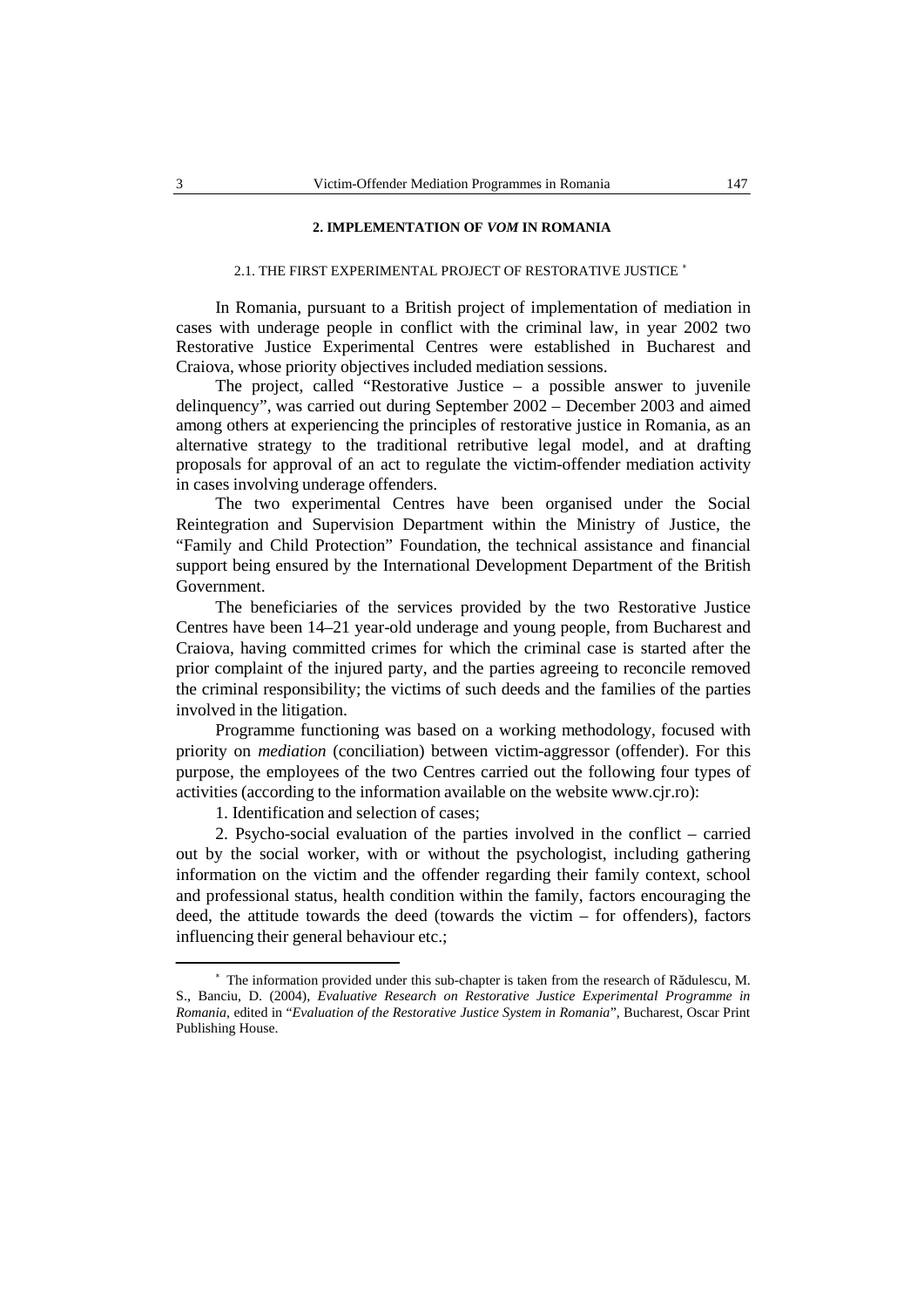3. Preparing the mediation and the proper mediation – carried out either *directly*, through a "conference", where the parties involved meet before a mediator, or *indirectly*, through letters and messages between the mediation beneficiaries, if they, even though willing to solve the litigation, did not deem necessary a face-to-face meeting;

4. Providing specific services – offering, upon request, post-mediation services to both the parties involved in the mediation procedure, and those who, from certain reasons, were not eventually included in this action: individual and/or group psychological advice, social care for school, professional and social reintegration of beneficiaries, development groups and psychological support, guidance to other services/institutions.

The viability and efficiency degree of the restorative justice experimental programme was assessed, during May-June 2003, by a team of researchers within the Sociology Institute of the Romanian Academy. The main objective of this research was the general analysis of the way pilot-centres function and of the problems they have, in order to suggest solutions and measures for optimising their activity in the future.

#### *2.1.1. DIFFICULTIES DEALT WITH BY THE EMPLOYEES OF THE TWO RESTORATIVE JUSTICE EXPERIMENTAL CENTRES*

The results of this assessment analysis have shown that the main obstacle dealt with by the employees of the two Centres was related to the *selection and reference of cases*. Thus, the restrictive feature of the Romanian criminal legislation allowed the involvement, within mediation, of only the cases for which "*prior complaint withdrawal*" and "*parties' reconciliation*" "*calls off the criminal liability*". For this reason, a series of other cases were excluded, cases which could have undergone mediation, for instance, those aiming at burglary, school violence or (intra)familial aggressions. Consequently, until the date of ending the assessment (June 2003), very few files had been instrumented by the two Centres – 24 in Bucharest and 19 in Craiova.

Also, the teams of the two Centres, especially the one in Bucharest, had troubles collaborating with the authorities which should have sent cases for instrumentation.

Thus, in the Capital, the lack of direct access to courts' archives (save the one of the  $6<sup>th</sup>$  District Court) caused the non-inclusion in the programme of many cases. On the other hand, judges did not inform the parties on the existence of the restorative justice programme, so the parties did not know what to think of the "official" capacity of such Centres, refusing to accept mediation.

In Craiova, the court's representatives worked with the Centres; the employees had access to the archive and also they had a direct contact with the judges who instrumented cases of prior complaint.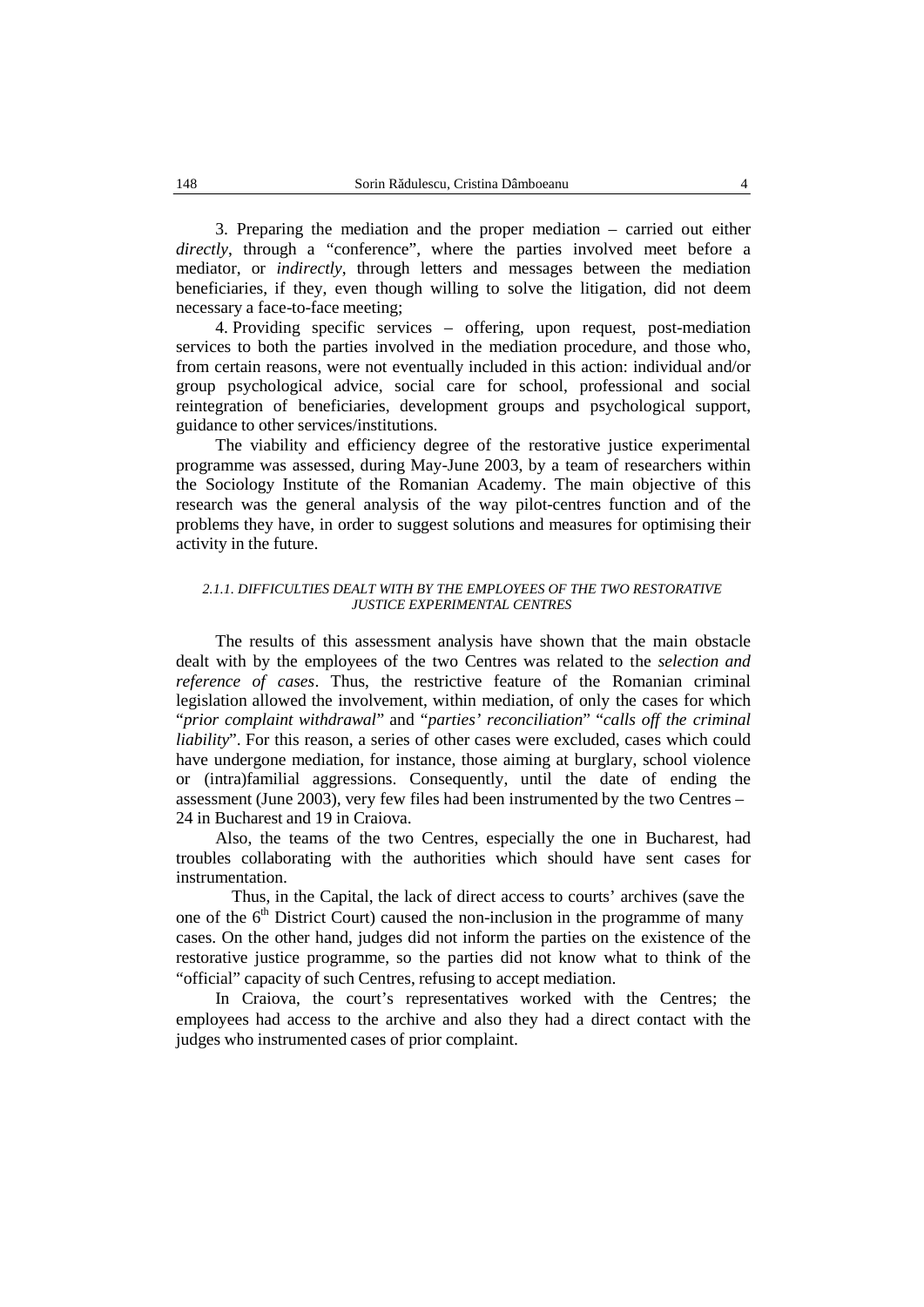In its turn, the collaboration with the Police was rather difficult, in Bucharest, for instance, from the beginning of the project until the end of the evaluative survey, the Police representatives sent not even one case to the Centre.

The inaction shown by the Police referring to cases was justified by the fact that the involvement in the restorative justice experimental programme was not a performance indicator for policemen. On the other hand, in Craiova, they personally got themselves involved in reconciliation of the parties in conflict, appreciating as useless the activity of the Centre's employees, thus showing little availability referring to cases.

Vicious was also the collaboration with the Prosecution Service, some prosecutors considering the actions of the Centres' employees as "*breaches*" of the institutional prerogatives of the Prosecution Service, which, together with the law court, would be the only ones able to decide with regard to parties' reconciliation. Also, some prosecutors claimed in their excuse for lack of cooperation with the Experimental Centres the legal regulations by virtue of which, during criminal investigations, information on the parties cannot be sent to an unofficial institution, as C.J.R. (the Restorative Justice Centre).

At the same time, the role of the Local Coordination Committees, that were supposed to support the activity of the two Experimental Centres, was rather a formal one. The lack of involvement of such committees in applying the restorative justice programme characterised mainly the situation in Bucharest; in Craiova, the representatives of the institutions were involved a bit more actively in finding solutions for optimising the project.

The members of the Committees did not know *how* exactly to act in order to ensure the appropriate implementation of the programme, among others also because the Orders of the Ministry of Justice do not mention liabilities and competences of each of the involved institutions, but also because there was no inter-institutional cooperation methodology, which would establish specific and "punctual" tasks and objectives.

The committees met only a few times, they did nothave a well-established structure (some members left, new ones came and these new ones were not acquainted with the programme) and did not include persons with representative positions which could have influenced a more sustained involvement in the restorative justice programme of authorities they represented.

Another problem having affected the programme implementation method was the legal provision requiring parties' liability that, after finishing the mediation session, they should appear again in the court or at the Police to declare that they reconciled. This had to happen considering that the conference results was registered by mediators with a document subsequently sent to the competent authorities. The liability imposed both on the victim and the offender to notify directly and personally the police officer or the judge that instrumented the case about the reconciliation basically "cancelled" the validity of the drafted document,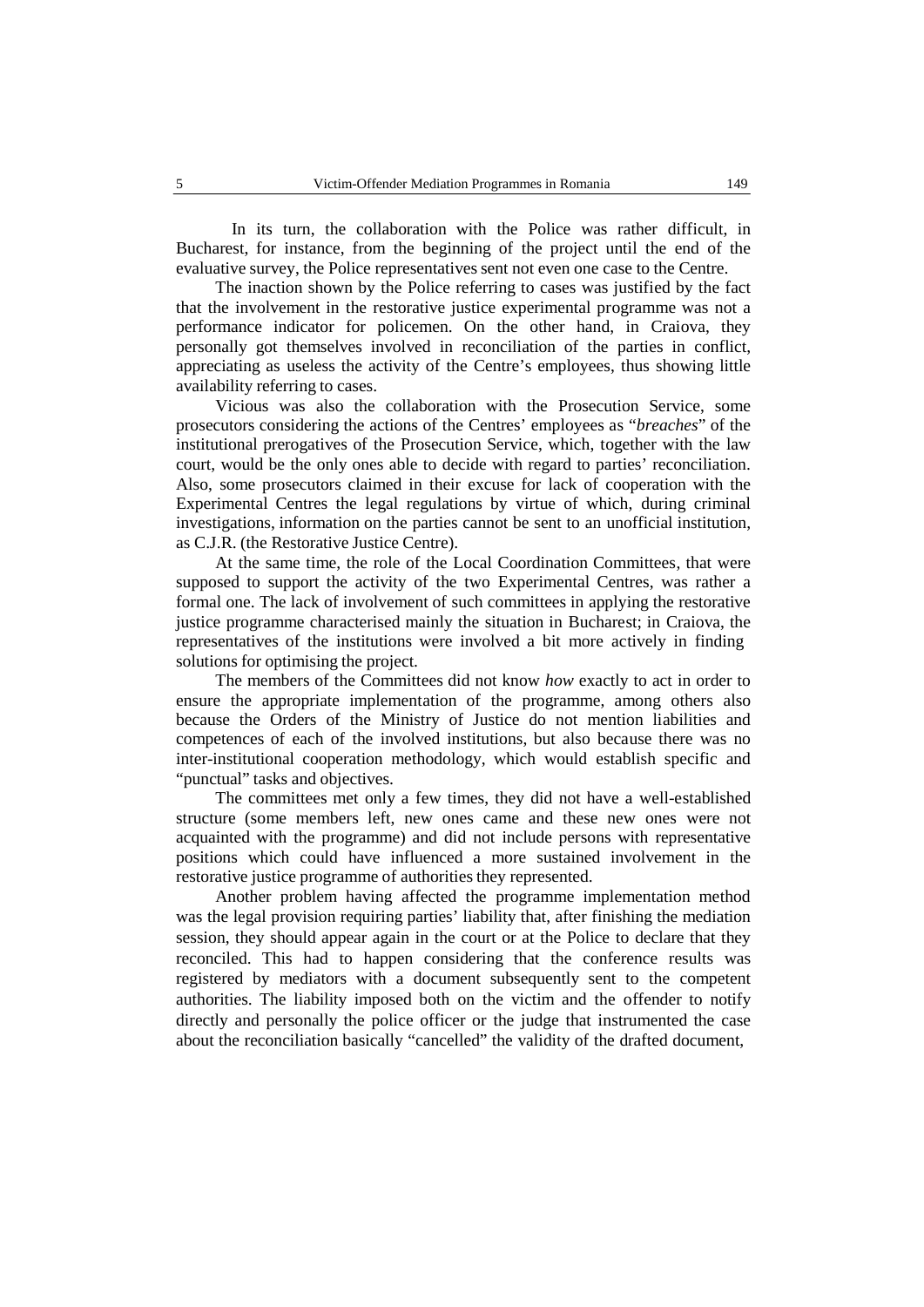determining the parties to deem "*useless*" the mediation activities carried out within the two Centres.

A difficulty with similar importance was the result of the mediator's lack of involvement in the negotiations regarding victim's compensation. Given the exigencies of the Romanian legislation, the mediator was not allowed to participate in finalisation of the agreement between the victim and the offender. This was a reason for which many mediation sessions turned unsuccessful. In mediator's absence, the parties got to fight and to amplify the conflict, especially when the victim claimed exaggerated material compensations, and at the same time the parties could not reach a compromise regarding other compensative solution than money (for instance, working in victim's benefit).

Among other obstacles, an important one was some beneficiaries' attitude, who either refused mediation or the service provided by the Centre, or did not cooperate enough with the centres' employees. Thus, sometimes, the assessors were not welcomed or were not let in by the beneficiaries, and in other cases they refused to provide certain data and information on the material or financial level of the family, family context, health condition etc.

In Craiova, a complementary difficulty which impeded the implementation of the experimental programme in appropriate conditions was the *limitation* of inclusion area of cases only to offenders (respectively, their victims) with permanent residence in Craiova.

The activity of the two Centres of the experimental programmes was also affected by some deficiencies, some of them determined by the above mentioned obstacles and difficulties, others directly related to the work within teams. The most important of such deficiencies include the following:

- a) *the lack of a representative selection of the on site cases*. In lack of the previously established criteria (categories of crimes, victims, authors etc.), the selection of files was exclusively carried out from the legal point of view (and not also based on sociologic criteria), only according to the provisions included in the orders of the Ministry of Justice;
- b) *the rather compendious nature of the psycho-social assessments*. The lack of more detailed information on the parties and their position in the conflict, as well as focusing especially on the social characterisation to the detriment of the psychological one impeded drawing a complete profile of victim's and offender's characteristics. Also, the activity of the assessors took place mostly in parties' families, without extension to the level of other information sources (school, place of work, community police etc.);
- c) *resuming the pre-mediation activity to contacting the parties*. The files registering such activity did not contain information on offender's recognising his/her deed or on victim's and offender's attitude towards the possibility of (direct or indirect) mediation and of possible repairs (compensations);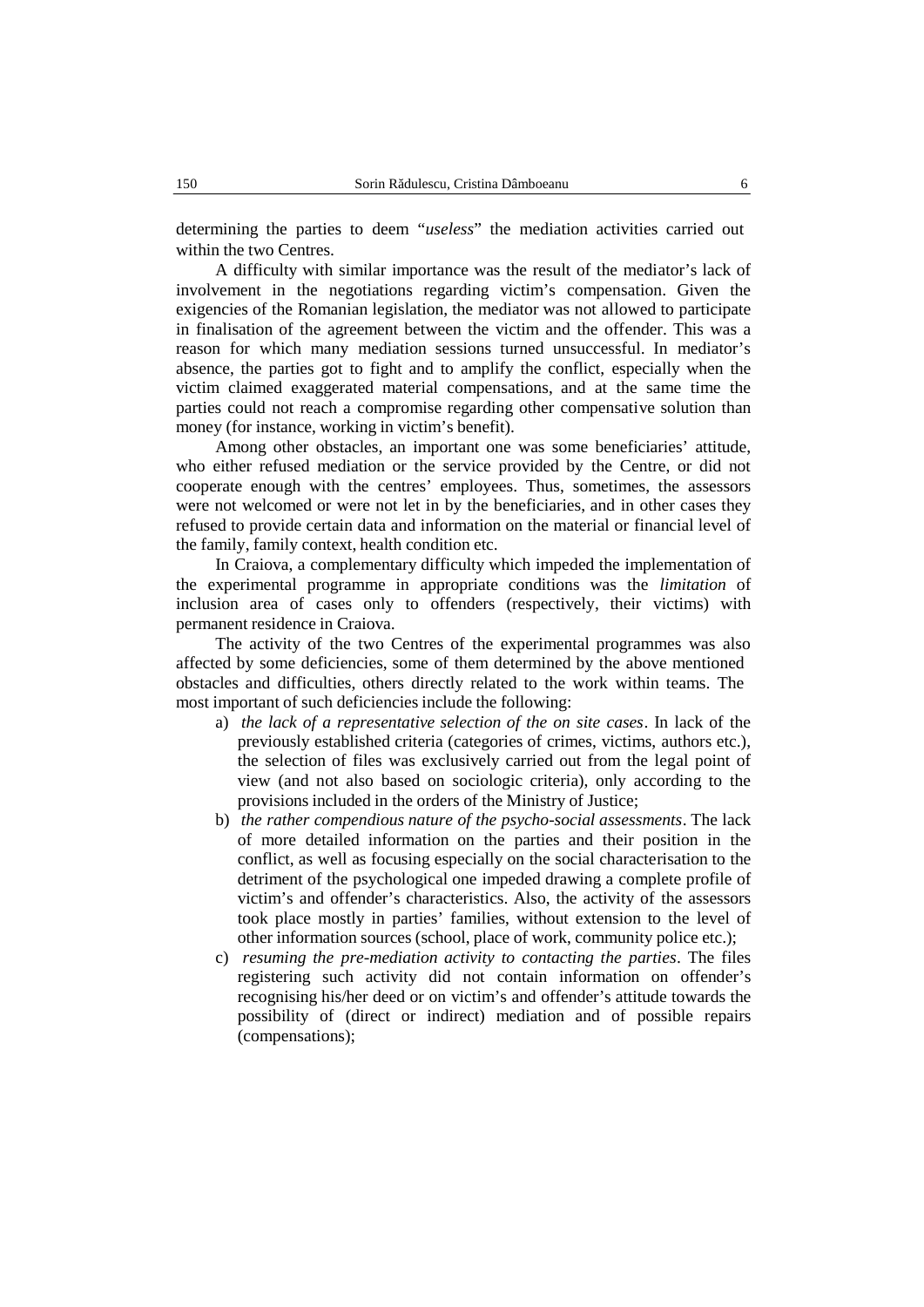- d) *the reduced number of mediation sessions organised by the employees of the two centres*. From the total of 43 instrumented files during September 2002 – June 2003, only approximately one third were mediated (7 in Bucharest, out of which one with indirect mediation, and 8 in Craiova). This rather low mediation percentage (approximately 35% of the total number of instrumented cases) was due mostly to the victims' refusal attitudes (advised by relatives, friends or lawyers to solve the litigation with the offender only in front of the court), the offender's non-admission of the deed, parties' reconciliation separate from the centres' intervention and the impossibility of address identification of either of the parties;
- e) *the "didactic" nature of mediators' intercession within the conferences*. This caused rejection reactions of offenders, who did not sincerely regret their deed and contradicted the victim, making him/her co-responsible for committing the crime;
- f) *the lack of monitoring by the mediator of gesticulation, pantomime, language, attitudes* and especially reactions of conference participants, so that the entire range of behavioural features of the parties involved in the conflict can be identified. The role of the co-mediator was also a more "passive" one, since he/she simply observed the involved parties, without verbal interventions during mediation sessions;
- g) *the lack of community representatives within conferences*, where, excepting the victim and the offender, participated only parties' pleaders (relatives or friends);
- h) *too long duration of some mediation meetings* (2-4 hours), which bores the parties and the support people, who give more and more formal answers to the mediator's questions;
- i) *mediators' intercession for answering the satisfaction questionnaires by conference participants*. They suggested to the parties what and how to answer the questions, especially when dealing with less trained people or people with mental disabilities. The questionnaires, which were taken from the United Kingdom, without an adjustment to the programme from Romania, did not contain data on the socio-demographic variables of subjects (gender, age, occupation etc.), and some questions had a doubtful translation, confusing those filling them in;
- j) *the great number of refusals regarding the service offer, excepting mediations*. The two Centres provided limited complementary services to the beneficiaries – only 6 sessions of psychological advice and 3 guidance sessions to other institutions. Until the time of ending the assessment, the employees of the centres provided no assistance service for school and professional integration/reintegration. The refusal of possible beneficiaries and the lack of collaboration of C.E.J.R. teams with other institutions (for instance, with child protection institutions) were the main causes of such poor activity in a field which was supposed to have priority in both Centres.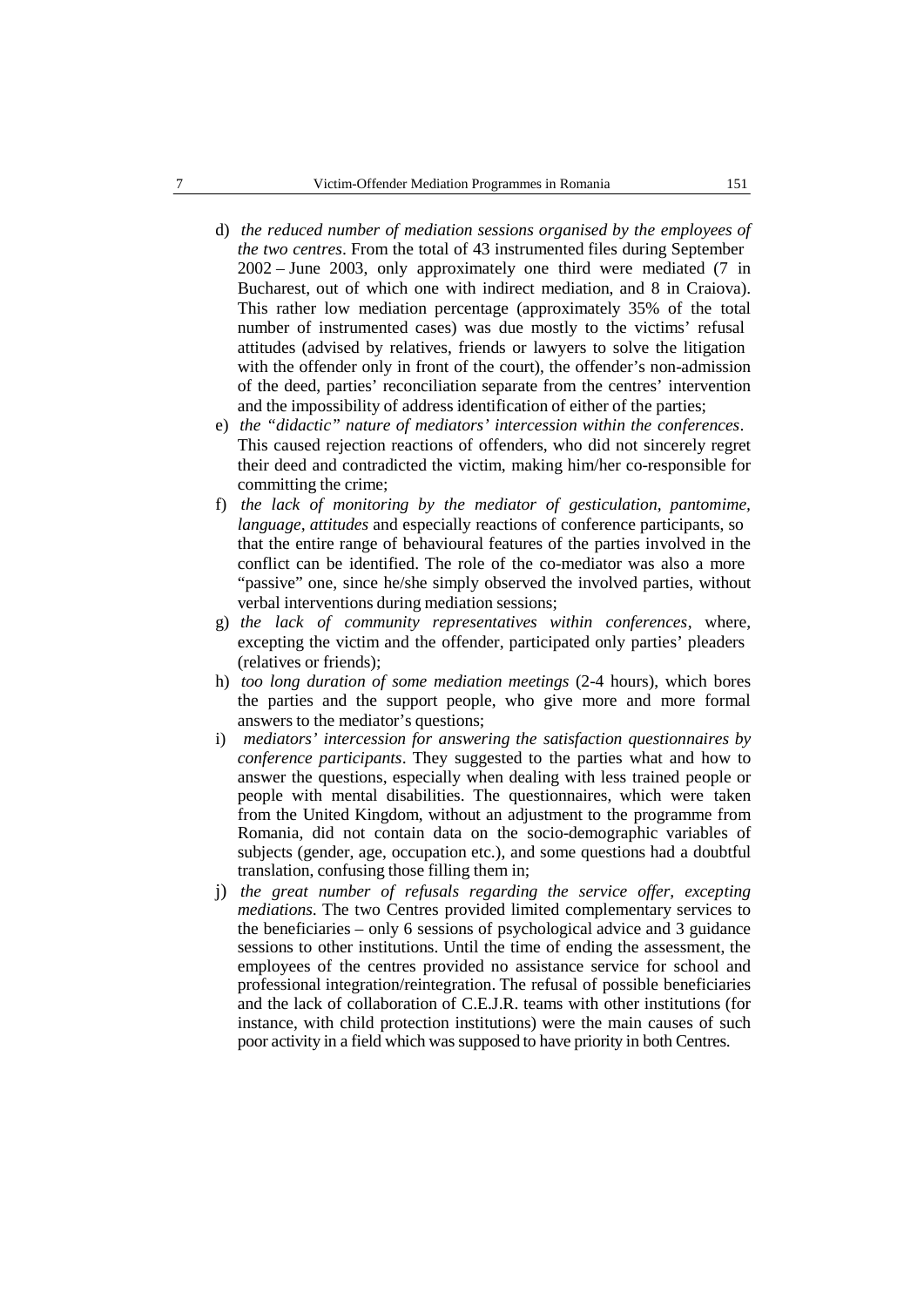#### *2.1.2. BENEFICIARIES' SATISFACTION WITH THE RESTORATIVE JUSTICE PROGRAMME*

Despite such difficulties, inherent to a certain extent to any project at its beginning, the programme participants, especially those from Craiova, were very satisfied with the way the litigation was instrumented and solved, as well as with the way the mediation process was carried out.The beneficiaries also appreciated the efficiency and the utility of mediation as a method of stopping the existing conflicts.

Thus, the secondary analysis of the data and information resulted from the questionnaires run on participants upon closing the mediation conferences showed that, with regard to the level of involvement in the discussions during the mediation, most participants declared they felt being listened to all throughout the conference, they actively participated in the discussions and they could share what they had to say.

To a greater extent than the offenders, the victims appreciated that they were involved in making a decision and in reaching an agreement regarding what was about to happen next. All parents felt the same way, unlike the group of other relatives or friends, who felt it only as high as 50%.

From the point of view of the conference carrying out correctitude, almost all beneficiaries declared they were happy with the way they were treated, acknowledging the fact that they were all offered equal opportunities to express their points of view, to ask questions and to get answers. Only a few participants, especially among offenders, felt their opinions were considered as being of little importance and/or their needs were not treated appropriately during the mediation session.

More than 90% of the participants appreciated as being correct the decisions made at the end of the conference. Especially victims and parents declared they were happy with such decisions. Among offenders, one third expressed their dissatisfaction with the made decisions, considering them as being subjective. Besides, approximately 90% of offenders considered that the decisions were in favour of the victims. On the other hand, more than 70% of the victims agreed that the made decisions answered equally their needs and the offenders'. In their turn, parents felt to a greater extent that the made decisions were rather compliant with the victim's needs, while the group of friends or relatives were mostly in favour of the offenders.

The results of quality survey carried out based on interviews taken with some of the beneficiaries of such services confirmed the very high rates of beneficiaries' satisfaction with the mediation process, but they also brought a series of complementary information regarding the participants' satisfaction/dissatisfaction reasons.

Thus, generally speaking, the victims declared they were satisfied with obtaining a financial recovery, seen as a compensation for such expenses related to medical care and recovery of goods, and also they were satisfied with the celerity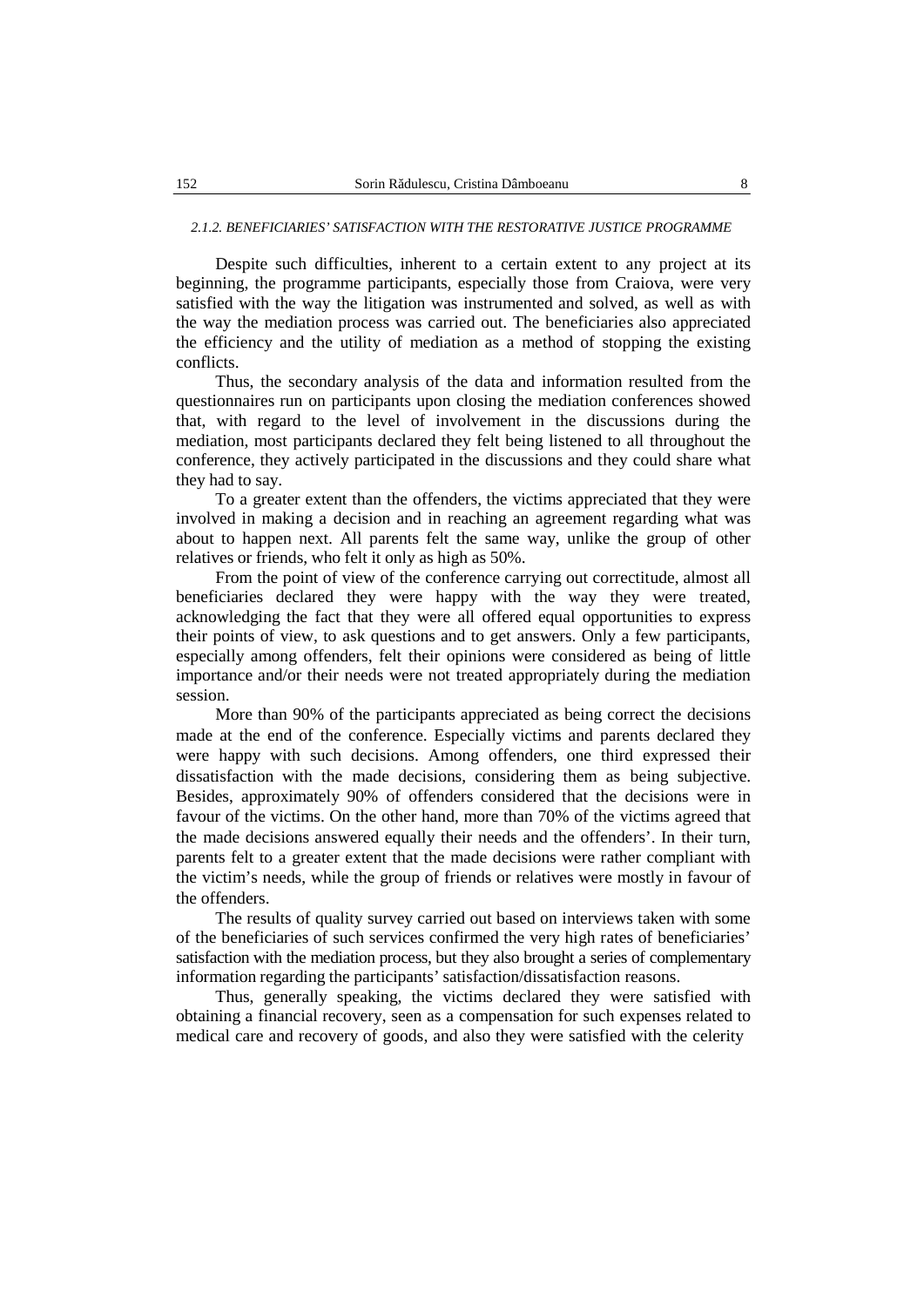of solving the conflict with the aggressor and implicitly avoiding long procedures of formal justice, as well as the possibility offered within the conference to express their point of view, to tell what they were through and to share with the others their sufferance.

As far as the victims' dissatisfaction reasons are concerned, they were mostly related to the low quantum of financial recovery and the delay of obtaining the money from the offenders, but also related to the sometimes gentle nature of the sanction received by the aggressor.

The main satisfaction reason of the offenders was the possibility offered by the programme to avoid the criminal sentence. On the other hand, the most frequent reason of dissatisfaction mentioned by the offenders was the exaggerated quantum of recoveries claimed by the victims, especially since, in some cases, the victims were, according to the aggressors, the ones that "precipitated" the initiation of the conflict.

However, regardless of the way of perceiving the litigation solving and reconciliation through mediation, both the victims and the offenders appreciated to the same extent the correctitude of the concluded agreement.

#### 2.2. THE SECOND RESTORATIVE JUSTICE EXPERIMENTAL PROGRAMME <sup>\*</sup>\*

In 2004, the activities carried out in the two Restorative Justice Centres were continued and developed within a new project called "*The improvement of the juvenile justice system and crime victims' protection system*", financed by the European Union, through a PHARE programme.

The objectives of this new project were the following:

- 1. Development of complex services based on the practices of the Restorative Justice within the two Restorative Justice Centres from Bucharest and Craiova;
- 2. Encouraging the principles of the restorative justice at the level of state's authorities and the community;
- 3. Drafting legislative proposals for the improvement of the justice systems for underage people and for victims' protection.

Thus, this second restorative justice programme aimed at a more various range of activities, such as: providing services to beneficiaries, encouraging and raising awareness campaigns run in the community (through the so-called "*advocacy*" campaign, carried out in 5 university cities of Romania: Ia i, Cluj, Timi oara, Bra ov and Constan a), training activities for the employees and inter-disciplinary training seminars, drafting a proposal for social and criminal policies to contribute to the efficiency of this justice system for underage people from Romania.<br>
• \*\* The information provided under this sub-chapter is taken from the research developed by

Rădulescu, M. S., Banciu, D., Dâmboeanu, C., Balica, E. (October 2004), *Assessment of the Restorative Justice Project Implemented in Bucharest and Craiova*, available on www.crj.ro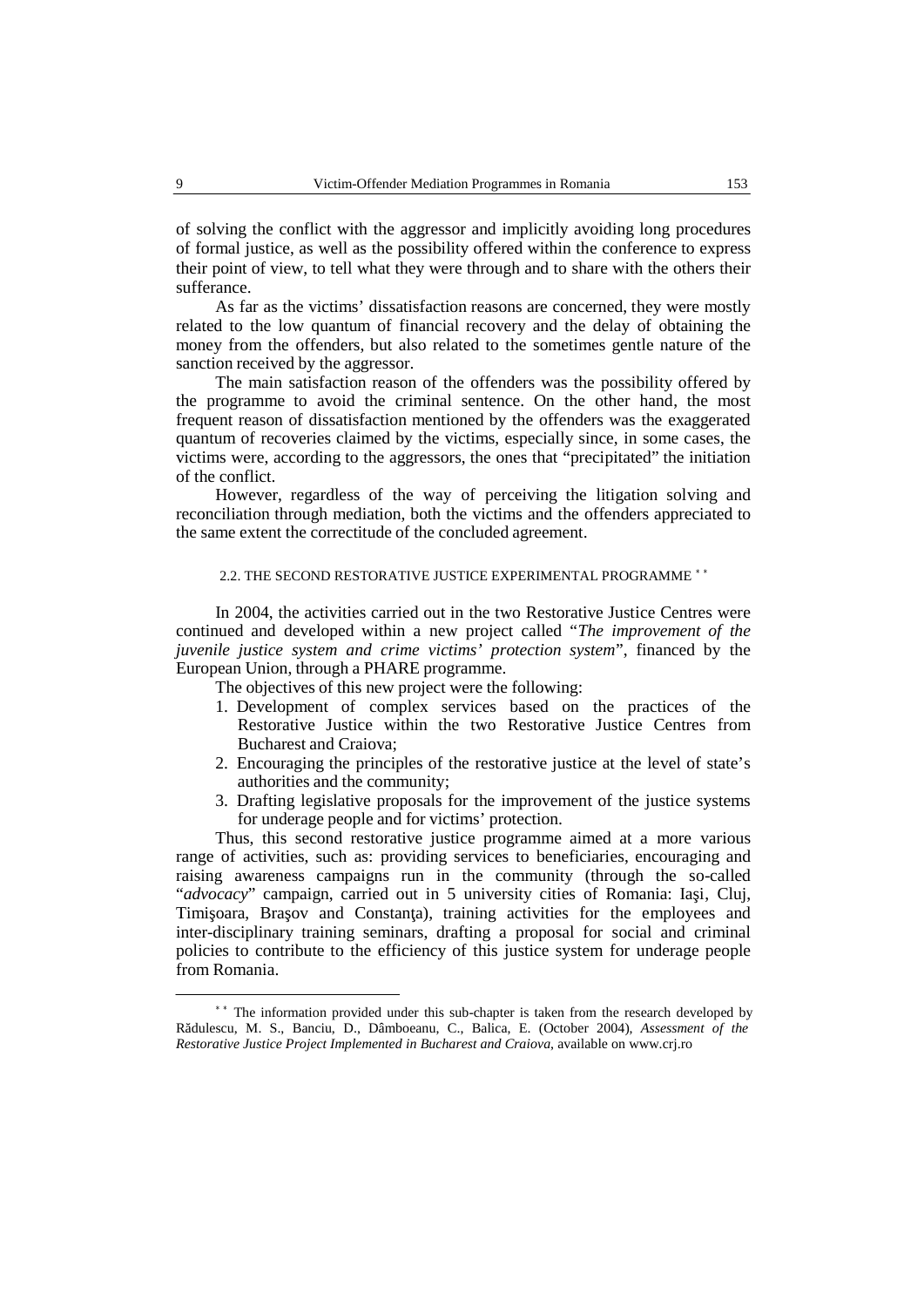The focus was especially the development of complex services for the victim and the offender, in order to meet more appropriately their actual needs (need of support, guidance, assistance, information). To this extent, the new programme extended the range of services to all implementation phases of the programme, carrying on with the assessment, pre-mediation and mediation stages, ending with the post-mediation phase. Practically, such services included, apart from mediation between victim and aggressor, other various intercessions, among which: psycho-social advice, social care and psychological services, guidance for other services etc.

Another distinct project objective was the enlargement of the target population, along with the underage and young offenders, having committed crimes for which the penal action starts upon victim's prior complaint, including in the project those having committed burglary and aggravated theft (articles 208 and 209 of the Penal Code).

The activity of the employees of the two Restorative Justice Centres was based to a great extent to the experience gathered during the implementation of the first project financed by the Department of International Development of the British Government. Compared to the activity from 2003, the one from 2004 was much improved, taking into consideration also the requirements of the new project financer.

As such, the working methodology for the employees of the two centres was improved, certain evaluative techniques were refined, such as the satisfaction questionnaires filled in by the beneficiaries, and new tools were created, among which the monitoring files registering in detail the specific activities to instrument the file or case and the assessment reports (questionnaires) of the activity carried out by the employees related to the services provided to the offender, to the damaged party or to their families.

The evaluative survey carried out by the same team of researches from the Sociology Institute of the Romanian Academy showed the following findings regarding the activity of the Restorative Justice Centres:

– During February-October 2004, both centres instrumented a total number of 79 files, out of which 48 (representing approximately 61%) in Bucharest and 31 (approximately 39%) in Craiova;

– Even though the number of instrumented files was bigger as compared to the previous year, the number of carried out mediations was still at a very low rate – 8 in Bucharest (7.3% of total services) and 10 in Craiova (approximately 9% of total provided services). Despite the fact that there were many reasons explaining this situation, mostly determined by the refusal of the damaged party to participate in the mediation, by the offender's not recognising his/her deed or by the damaged party's not being a plaintiff, the minimum number of carried out mediations affected the core principles of the restorative justice, which first requires parties' reconciliation and complementary recovery of damages;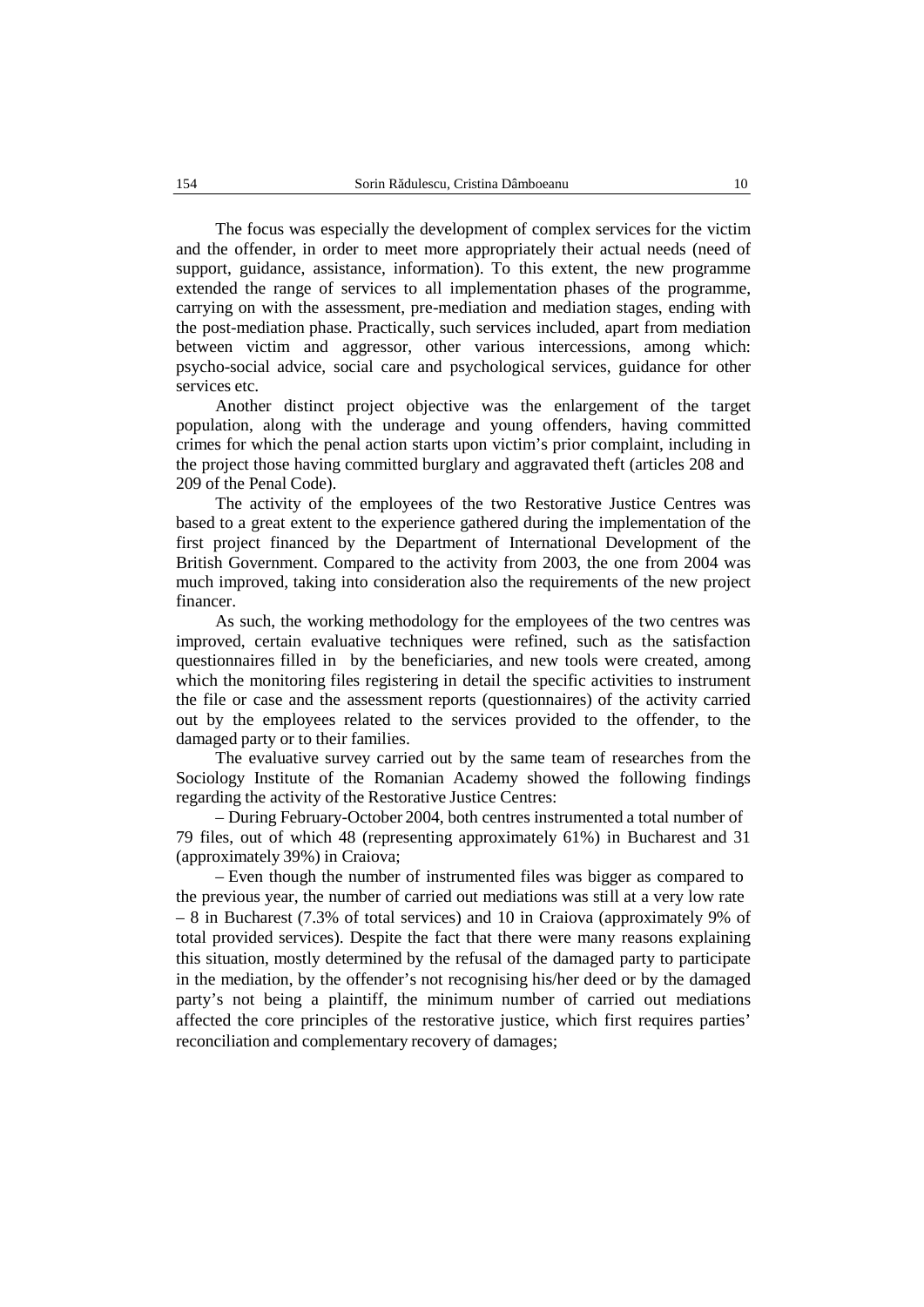– Even though one of the objectives of the new project was the enlargement of the range of services provided to the beneficiaries, some of them had an extremely poor percentage of the general provided activities. For instance, all in all, in the two centres, there were provided only 4 services for social care, 3 for school orientation and 5 for guidance to other institutions. The most frequently provided services were the psycho-social evaluations (54 in Bucharest and 58 in Craiova) and pre-mediations (31 in Bucharest and 34 in Craiova);

– The greatest number of services (72%) was provided to the offenders and not to the victim.

### *2.2.1. THE PROGRAMME FUNCTIONING MAIN DEFICIENCIES*

From the point of view of the problems and deficiencies dealt with by the employees of the two centres, the most important findings of the above mentioned assessment were the following:

– *The restrictive nature of the legislation*. The same with the first project, the regulatory frame allowed involvement in this programme of only certain cases, strictly limited from the legal point of view;

– *The lack of standardisation of working procedures*. Some files proved to be incomplete since they did not include the psycho-social assessment reports, even though such an assessment was mentioned, others (especially those from Craiova) did not include the self-assessment reports filled in by the employees related to the types of services provided to each party, satisfaction questionnaires filled in by the beneficiaries or their approval to participate in the C.J.R. services. On the other hand, the reports did not mention the actual ways of providing certain services, such as pre-mediation, social care, school orientation and guidance to other institutions. The fact that there were no separate reports or files clearly mentioning how exactly such activities were carried out raised a series of questions related to the way in which such services were provided;

– *The faulty collaboration with the official institutions involved in the project*. The relation of the employees of the two centres, especially the one in Bucharest, with the Police representatives improved, in the sense that police stations became more "receptive" to the recommendation requirement of cases about to be instrumented. This happened also due to the "*Order no. 171/ March 19th , 2004 regarding specific tasks assigned to policemen with attributions in working with underage people*", which regulated the collaboration between police officers from Bucharest and Dolj and the representatives of the Restorative Justice Centres. Also, there were assigned contact persons within each police section and more precise responsibilities for them with regard to the collaboration with the C.J.R. representatives.

However, the representatives of both Centres further on confronted a series of obstacles mostly determined by the way in which some police officers understood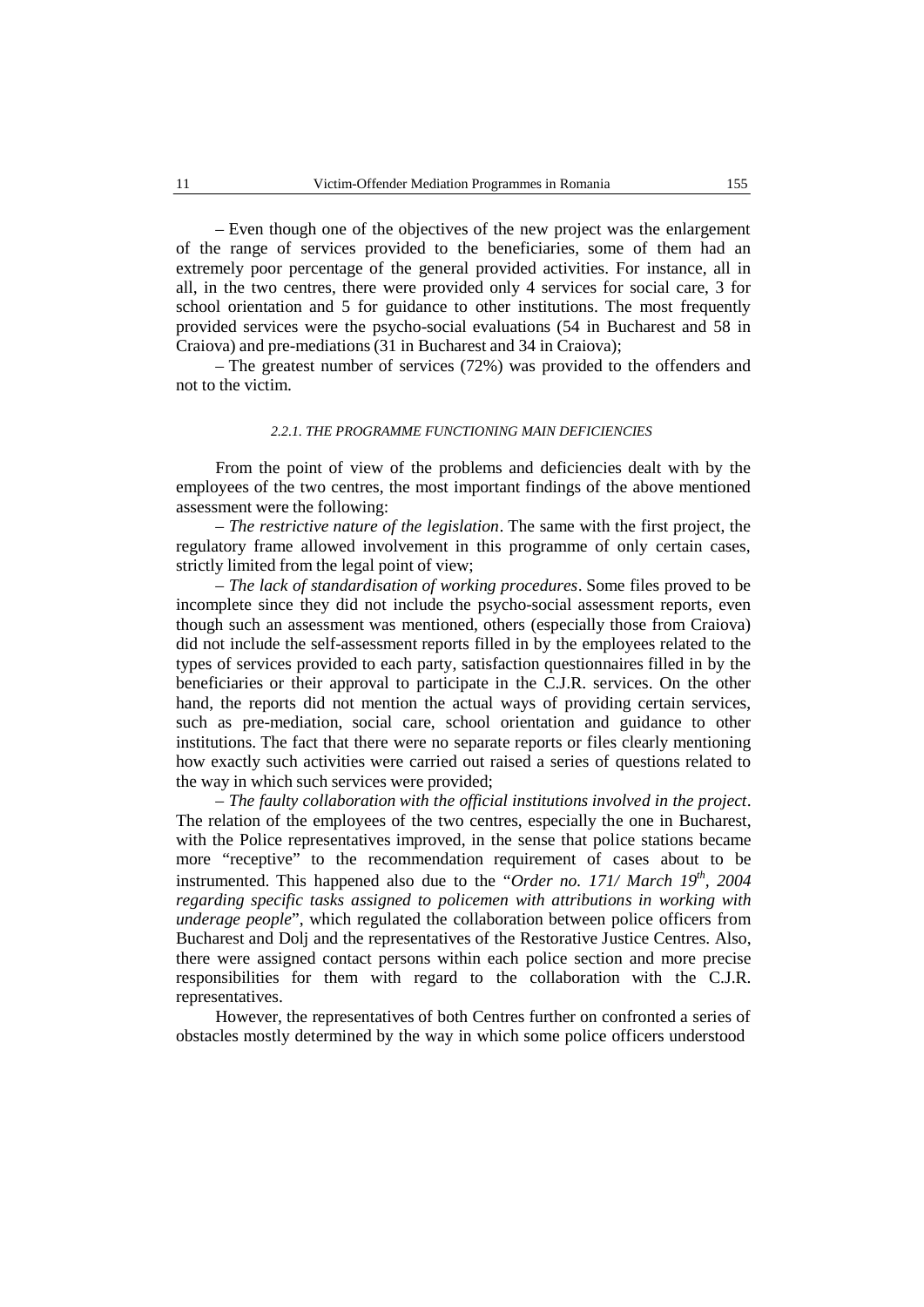the collaboration with the Centres. Thus, the same with the first project, police officers recommended numerous illegible cases for the two Centres.

In Craiova, the collaboration with police officers was even in regress regarding the selection and reference of cases proposed for mediation. This faulty collaboration was partly due to the fluctuation of police officers assigned as contact persons for C.J.R. Craiova, to some policemen's "mentality", who reacted only upon receiving orders from a hierarchically superior chief or not knowing the restorative justice techniques.

On the other hand, the fact that the policemen who were assigned specific tasks for recommendation of cases to C.J.R. had many other professional responsibilities was an equally important reason for the poor Police involvement in project implementation.

With regard to the collaboration of the Social Reintegration and Supervision Service (S.R.S.S.) with the two Centres, this was also faulty. Even though the protocol signed with such Service mentioned that it had to recommend to C.J.R. the cases with minor offenders to be included in the restorative justice programme, in fact S.R.S.S. recommended extremely few cases, technically only two – in Bucharest, and in Craiova – none.

From the point of view of the collaboration with the Prosecution Service, even though the relations with this institution improved compared to the previous year, such an institution had only a limited formal role in the project, to the extent which, to have access to the files including cases of burglary or aggravated theft, the C.J.R. personnel had to have obligatorily the Prosecution Service's approval.

Regarding the relation with the courts of law, unlike the previous year, the access of Centres' personnel to courts' archives became much simpler, enabling the direct selection of cases. In Craiova, the employees of the Centre obtained the direct access to the Court's archive, having the possibility to select themselves the cases as objects of mediation, and the collaboration was accomplished with a much larger number of judges. Besides, the overwhelming majority of files (approximately 84% from the total number) was referred to the centre by Craiova Court (26 files). In Bucharest, approximately 46% of files (22) were taken from the courts' archives, especially from courts from the  $3<sup>rd</sup>$  and  $6<sup>th</sup>$  districts.

*– The "unofficial" nature of the restorative justice Centres*. Both the victims and especially the offenders did not always recognise the authority of C.J.R. as official institution with a clearly established status, similar to the formal justice system, and as such they often refused to use the services provided by this Centre.

#### *2.2.2. THE LEVEL OF BENEFICIARIES' SATISFACTION WITH THE SERVICES OF THE RESTORATIVE JUSTICE CENTRES*

As far as the beneficiaries' satisfaction is concerned, it maintained to a very high level, reaching even 100%. Thus, with some small variations, almost all beneficiaries appreciated the utility of the services and the suitability to their needs,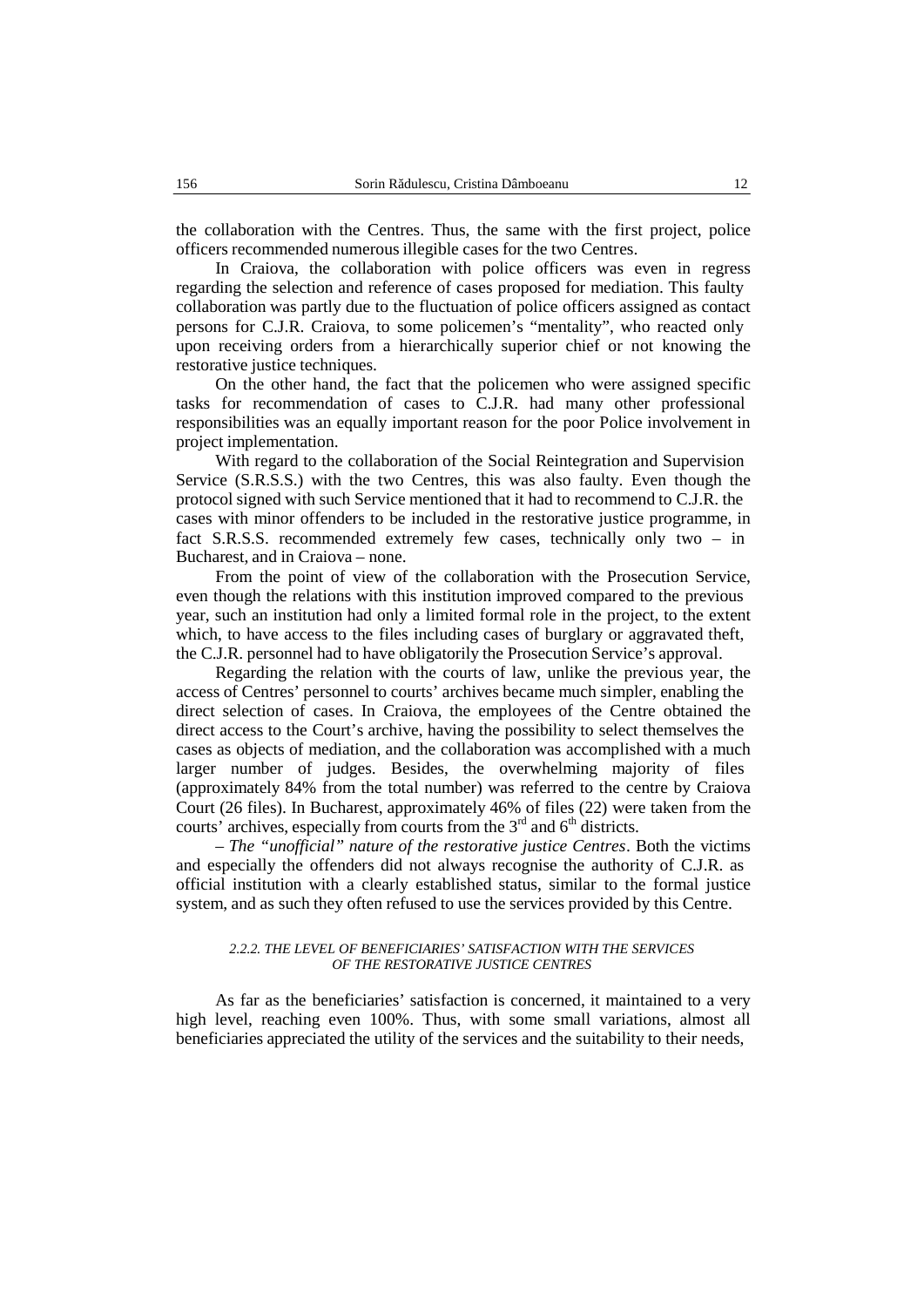the correctitude of the way C.J.R. services were provided, the correctitude of the decisions made within the mediation meetings, the possibility offered in getting involved in solving the problems and, last but not least, the way in which the litigation was solved.

It is also worth mentioning that the measurement tool of the satisfaction level was much simplified, willing to reduce the difficulty level of the question content used for the first experimental project. Also, even though the "satisfaction questionnaires" were given for filling in not only to those participating in mediation conferences, but also to the beneficiaries of the entire range of services provided by the employees of the two centres, such questionnaires did not include specific items to measure the satisfaction with the advice services, social care and guidance to other institutions.

> \* \* \*

The restorative justice programmes implemented in the two centres were a useful experiment; there is no doubt about it. The legal, institutional and financial difficulties and obstacles dealt with by both experimental programmes prevailed to the potential advantages they offered, determining the termination of their activity after only two years of functioning. Without deeming this situation as a failure in implementing the principles of the restorative justice in Romania, but only as an inevitable stage in the process of embracing new models and practices in the criminal field, we still think that the elements of such a legal approach could be applied in various forms for underage people justice.

Among the advantages which such an approach could have in the future, we could mention (R dulescu, M. S., Banciu, D., 2004): relieving the authorities from a great deal of activities to be carried out to solve some criminal cases, generally minor ones, relieving the state from a part of the expenses needed for accomplishing the judgement, offering an opportunity to the community members to solve their conflict in a different climate and way they were accustomed to up to that moment.

## **3. THE ROMANIAN LEGISLATION IN THE RESTORATIVE JUSTICE FIELD**

In order to align the Romanian legislation to the international standards and the reform regarding justice for underage people (see Balahur, D., Littlechild, B., Smith, R. – forthcoming), our country has adopted in the recent years a series of regulatory acts regarding the protection of child's rights in criminal cases. However, from the point of view sanctions are ruled out, the focus still stays on the punishment (often by sentencing to jail).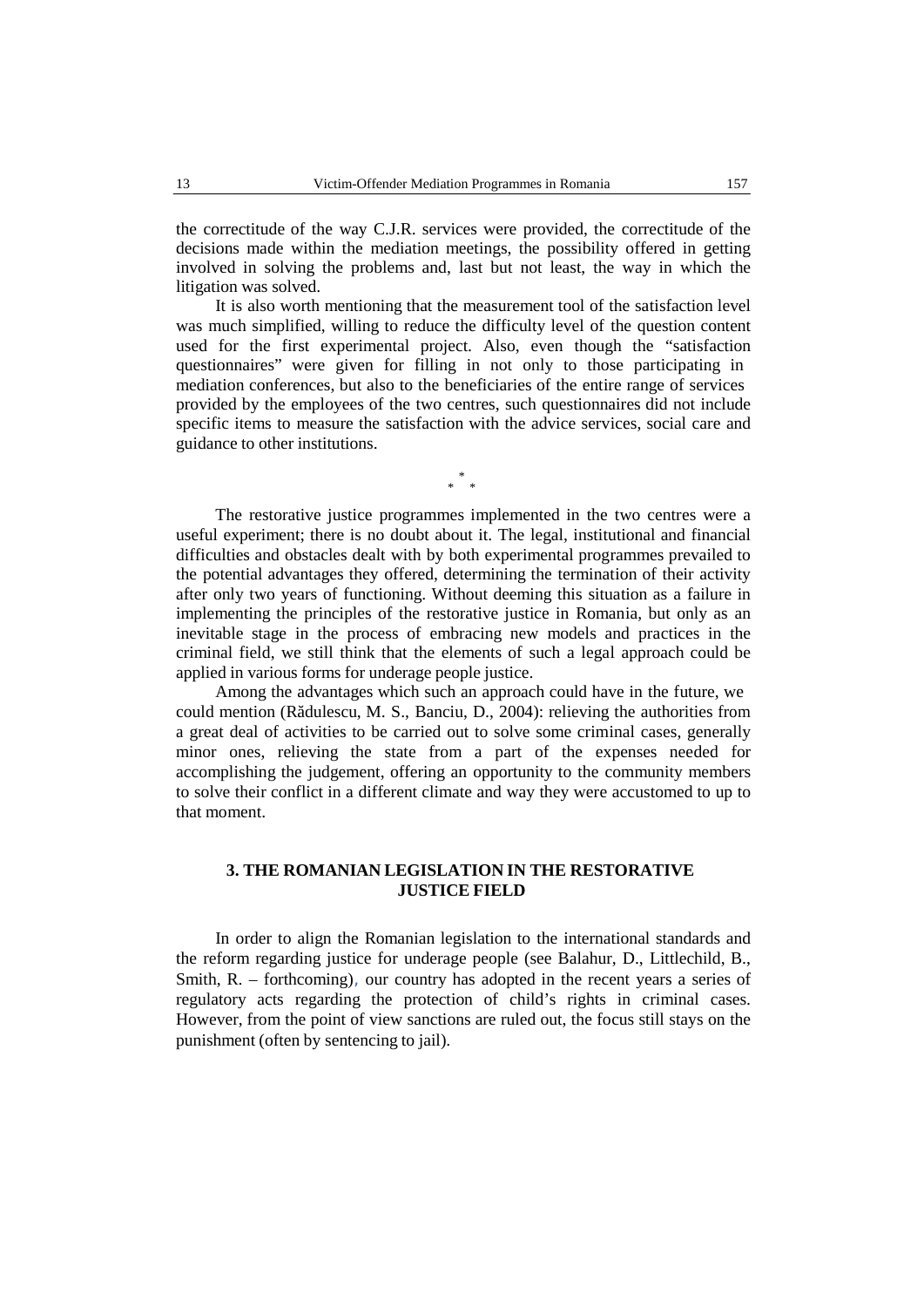Neither the New Criminal Code (Law 301/2004) nor the New Criminal Procedure Code mention the restorative justice practices, recommended however in all international documents.

For the Police, the police organisation act does not mention anything related to such practices, to mediation of the conflict between the offender and the victim (Rădulescu, M. S., Banciu, D., Dâmboeanu, C., Balica, E., October 2004).

The only legal possibility which could be used for implementation at this moment of the restorative practices belongs to the Public Ministry  $(R)$  dulescu, M. S., Banciu, D., Dâmboeanu, C., Balica, E., October 2004), which, according to Law 304/2004 regarding the legal organisation (in art. 60, letter *a*): "(…) *performs through the prosecutor the following responsibilities: carries out the criminal prosecution in the cases and under the conditions provided by the law and participates, according to the law, in solving the conflicts through alternative means*".

#### 3.1. MEDIATION AND COMPENSATION IN THE ROMANIAN LEGISLATION

In Europe, through the Recommendations no. 19 from 1999 and no. 22 from 2000, the Europe Council has decided to stimulate the efforts of member and candidate states to ensure the legislative frame necessary for the implementation of VOM and of other restorative justice practices.

The alignment of the Romanian legislation to the legal rules of the other European states involves among others the insertion of the restorative justice as a viable alternative to the formal procedures of the retributive justice. From this point of view, the experimental activity of the two Restorative Justice Centres in Bucharest and Craiova proved the doubtless utility of such form of *community* justice which ensures its beneficiaries (victim, offender, community) increased satisfactions compared to the traditional justice system and involves judgement of crimes without social gravity in a non-criminal manner.

A first step in the implementation of the restorative justice in Romania was Law no. 217 from 2003 regarding the prevention and fighting against family violence, which stipulates the *mediation* possibility in cases of domestic aggressions.

Subsequently, *Law no. 192 from May 16 th , 2006 regarding mediation and organisation of the mediator profession*, meant to solve through this activity different conflicts regarding civil, criminal, family and commercial field, was passed.

In compliance with the regulations included in this law, the mediation is a "*an optional way of amiably solving the conflicts, through a third party qualified as mediator, under such terms as neutrality, impartiality and confidentiality*" (art. 1), a "*public interest activity*" (art. 4) through which both natural and legal entities can "*solve disputes both outside and inside the compulsory procedures for amiably solving conflicts provided by the law*" (art. 3). According to art. 50, the mediation means the "*parties' cooperation and mediator's use of specific methods and techniques, based on communication and negotiation*" (paragraph 1), where the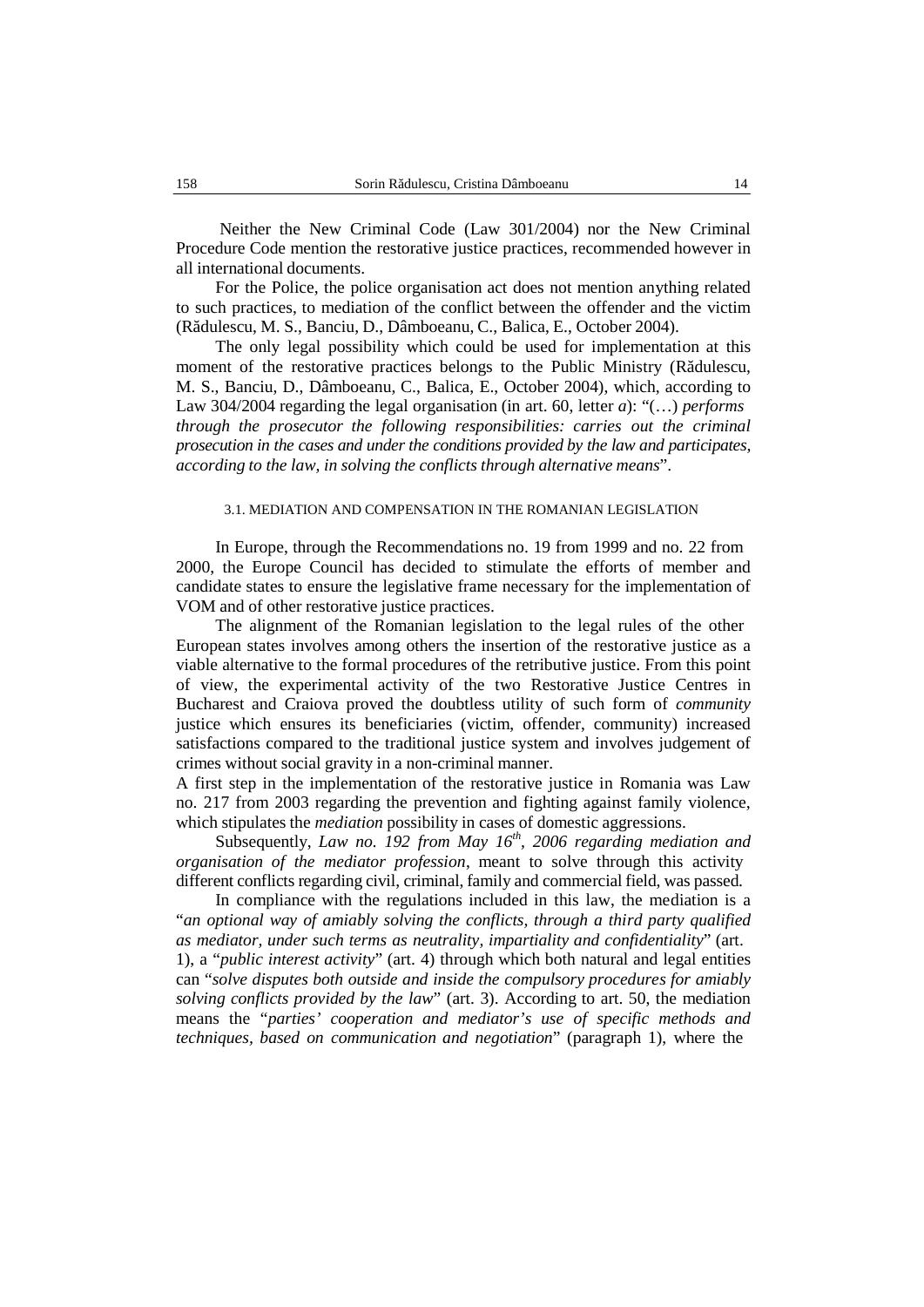latter "*cannot force the parties into a solution with regard to the conflict undergoing mediation*" (paragraph 3).

The law also stipulates (in chapter 5) the procedure prior to the conclusion of the mediation agreement, the content of such an agreement, the way the mediation is carried out and the "termination" of the mediation procedure. Thus, the mediation agreement "*is concluded between the mediator, on the one hand, and the parties in conflict, on the other hand*" (art. 44, paragraph 2) and includes (art. 45): "*the identity of the parties in conflict or, as the case may be, of their representatives; mentioning the object of the conflict; the mediator's obligation to give explanations to the parties with regard to the mediation principles, rules and effects; parties' statement, in the sense that they are willing to initiate the mediation procedure and they are decided to cooperate therein; the engagement of the parties in conflict to observe the rules applicable to mediation*" etc. In compliance with art. 52, "*the parties in conflict have the right to be assisted by a lawyer or other people, under the commonly agreed terms*" (paragraph 1), and "*during mediation, the parties can be represented by other people, able to acton their behalf under the terms of law*" (paragraph 2). An important legal provision stipulates the "*agreement*" concluded between the parties, "*which will include all the agreed clauses and having the value of a document under private signature*" (art. 58, paragraph 1). At the same time, art. 60 (paragraph 1) stipulates that "*in any stage of the mediation, any ofthe parties in conflict has the right to waive the mediation agreement, upon a written notification sent to the other party and to the mediator*"*.*

Other legal regulations include the conditions for mediator profession to be performed (chapter 2, section 1), for organisation and performance of mediators' activities (chapter 3), rights and liabilities of the mediator (chapter 4), establishment and functioning of the Mediation Council (chapter 2, section 2), etc.

Unfortunately, we consider that, excepting some useful regulations, this act meets only partially the need to introduce the restorative justice in our country, without corresponding to the original idea of the British project for VOM implementation and clearly being too far from the field related European standards.

The most important deficiencies of the Law no. 192 are mainly the following:

- lack of involvement for the community and its representatives in the mediation process;
- absence of a clear distinction between cases for adults and underage offenders that can undergo mediation (the law treats undifferentiated such cases);
- exclusion from the mediation process of one or more important issues of the restorative justice, namely compensation and repairs (the law makes no reference to this matter, not even related to the community work);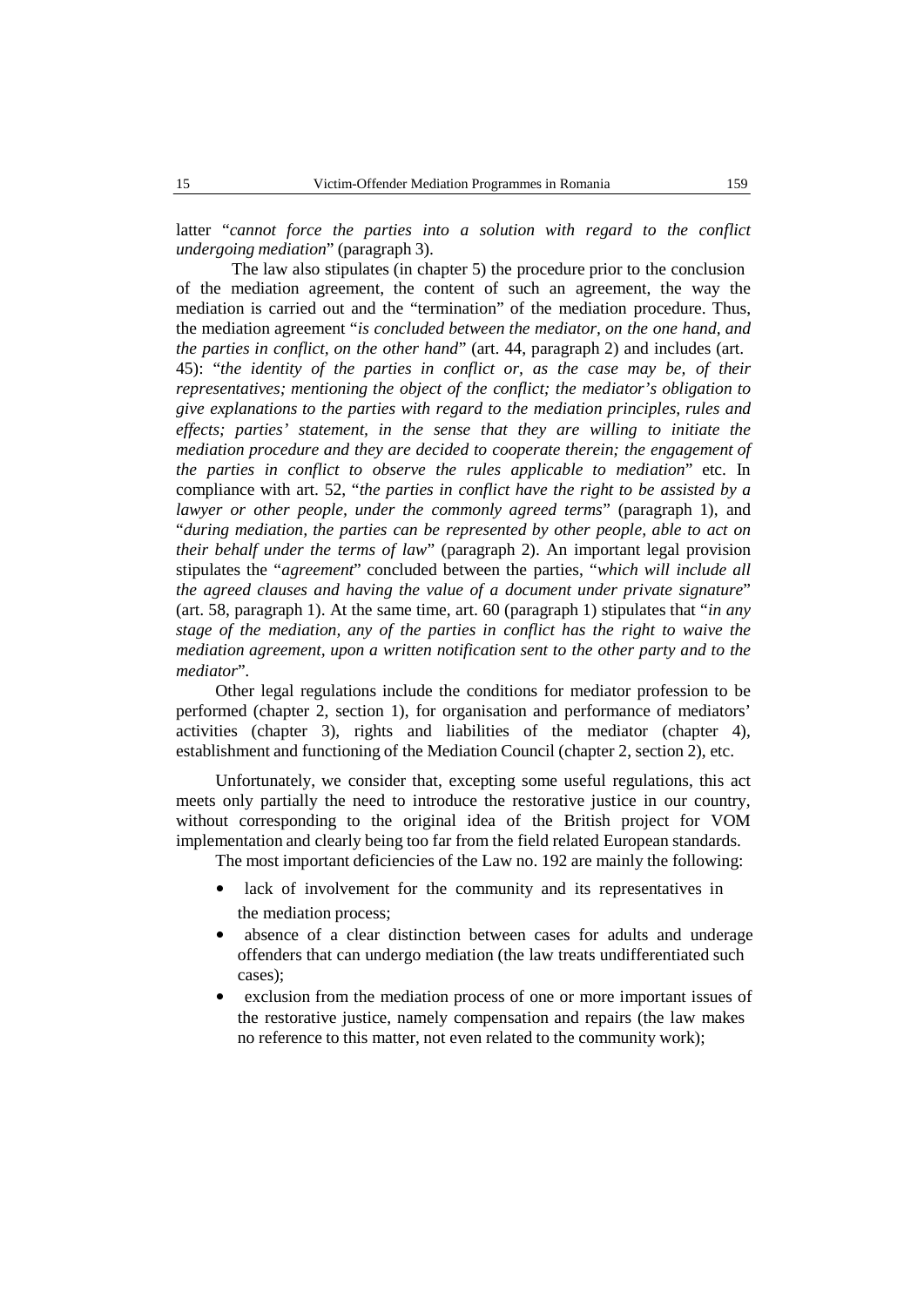$\bullet$  lack of mentions regarding the profession of the people able to act as mediators (even though it emphasises the fact that mediators can carry out their activity within a professional civil organisation or within a non-governmental organisation, the law does not indicate distinct professional categories, referring only to lawyers, notaries public and legal advisors, i.e. people having little to do with the community, as such, being involved, with priority, in the procedures of formal justice).

This way, the principles and characteristics defining the restorative justice (not by chance called "community" or "recovery" justice) are to be found to a limited extent in the Law no. 192 from May 16<sup>th</sup>, 2006, which besides makes no mention on the restorative justice as such.

But the current regulatory frame ignores not only the Romanian experience gathered during the implementation of the two above mentioned experimental programmes, rather it seems to ignore to a great extent even the experience of countries with long tradition in this field. This is the only way we can explain why the law lacks references to compensations and recoveries, which is a key element of mediation, regardless of the forms it takes in various countries.

The law ignores on the other hand one of the core principles of the restorative justice, requiring the offender to take the responsibility on the committed deed and to apologise to the victim, either directly, through a face-to-face meeting with him/her, or indirectly, through letters and messages (Balahur, D., forthcoming). Besides, the direct dialogue and communication of the parties involved in the conflict are minimised considering the provisions of art. 53, paragraph 2 of the law: "*excepting the cases when the mediator deems absolutely necessary the presence of the parties, they can be represented by other people, who can act on their behalf, under the terms of law*".

It is also worth mentioning the fact that the current law does not take into consideration the propositions of the two assessment reports pursuant to the restorative justice experimental programmes implemented in our country, namely the necessity to include in the mediation procedure for criminal cases other cases than the ones involving *prior complaint*. The law does not mention the actual ways to refer the cases or the liabilities and competences of various field-related authorities and does not include provisions regarding *special services* regarding psychological advice and social care that should be provided to the victims and aggressors.

Despite such major deficiencies of the law, we consider that however it can be an important premise for the insertion and the establishment of the restorative justice procedure in our country. Provided that the legislator takes into consideration the core principles of this alternative justice form and, with priority, its exclusive *community* characteristic.